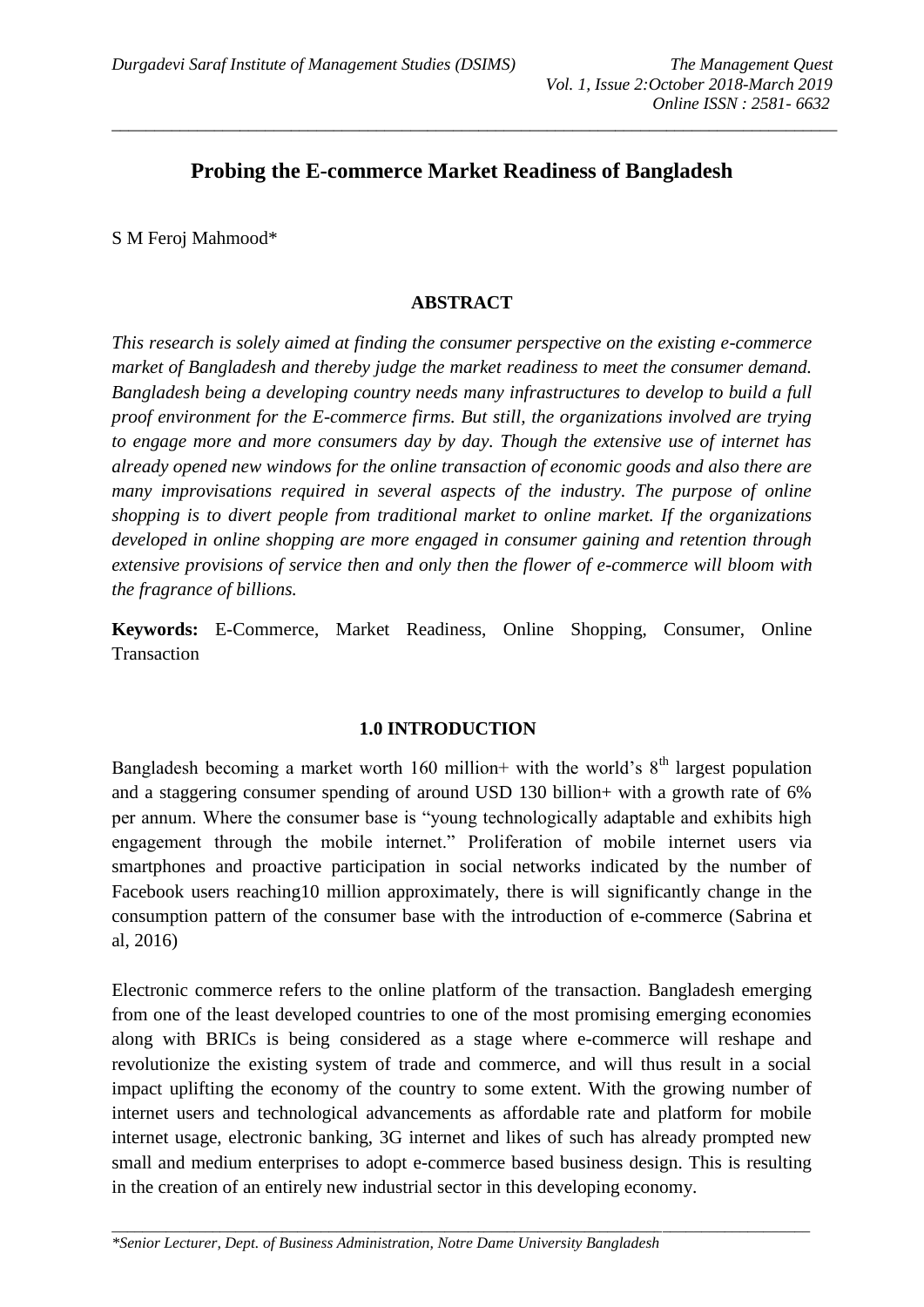A portion of total demography is engaging in e-commerce on a relatively small scale. But given the resources and technological advancement embarking as the main driver of social change the potentiality of the e-commerce in Bangladesh is immense. The online market is still at the very primary stage and there are glaring discrepancies between customer demand and provided facilities, policies and overall transaction platform and means. Customers savor the perks of choosing between many alternatives from their personal computer, mobile or from anywhere as per their wish at any time. But the customers want information. Information about the quality, quantity, brand value and reliability measures offered by the business they are transacting with. The marketers must understand the market demands and provide innovative products continuously (Kristensen & Westlund2004)

However, in the long run, these customers will be loyal and can be retained only when online businesses constantly satisfy them by providing detailed product information on websites, better customer service, quality and timely delivery of goods and importantly effective webs (Haque 2014). Global E-commerce giants like Amazon, Ali Baba, E-bay etc. has a satisfyingly high consumer retention rate. But the consumer retention rate of the e-commerce sites in Bangladesh is relatively quiet poor. E-commerce sites need better assessing the consumer perception to determine the imperative factors for consumer retention because gaining anew array of consumers are five times costly than retaining old consumers(Crego and Schiffrin 1995; Petrissans 1999).

The current e-commerce retailers are examining market penetration strategies focusing on consumer attitudes towards shopping online, website knowledge, perceived ease of use and reputation of the e-commerce sites (Saad and Paul 2014). In modern business understanding the consumer's cognizance's of the market is not enough to captivate the market, rather an empirical strategy should follow the consumer attitude and buying behavior to develop a winning formula for the business (Ramdhani, et al, 2012).

Economic theories suggest that e-commerce intensifies market competition due to consumer's ability to obtain diversified product and price information. "Research by four economists at the University of Chicago has found that the growth of online shopping has also affected industry structure in two areas that have seen significant growth in e-commerce, bookshops and travel agencies. Generally, larger firms are able to use economies of scale and offer lower prices. The lone exception to this pattern has been the very smallest category of a bookseller, shops with between one and four employees, which appear to have withstood the trend"(Subramani et al, 2001).

Due to intense use of technology the global boundaries are gradually vanishing in the case of e-transactions making everyone a potential customer. So measuring the readiness of ecommerce sector is imperative for a comparative analysis. This paper will be dedicated to finding ways to gain and retain customers by making a comprehensive study of customer and business perception on the overall market to measure market readiness. It will also propose a clear and precise market penetration strategy to the E-commerce SMEs over the country.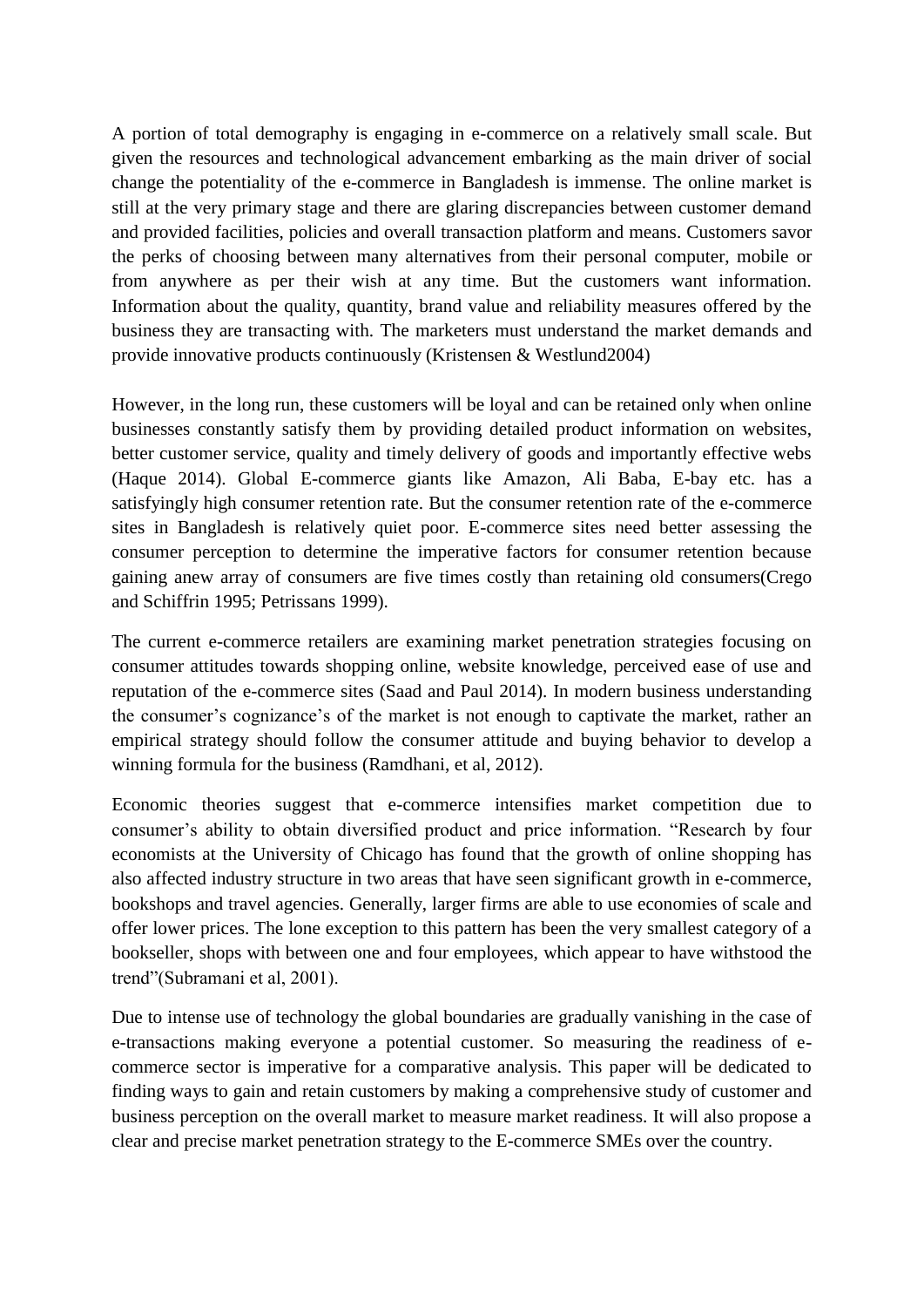#### **2.0 LITERATURE REVIEW**

#### **2.1 E-Commerce**

E-Commerce signifies any business transaction procedure between two parties using a computer network such as the internet or social media sites (Buettner 2016). Being more precise, trade of goods and services through digital communication systems can be referred as E-commerce. And generally, the entire procedure is negotiated under specific policies and terms to satisfy both parties (Laisuzzaman, Imran, Nahid, Amin and Alim 2010).

The term also refers to downloading-uploading of software, online trade of stock or bonds. Ecommerce has opened the door to many Asian countries for uplifting an economic revolution. This is essential for encouraging market competition and diffusion of internet technologies. A huge number of population will have a great impact on the overall market and e-governance (Waghmare 2012).

#### **2.2 The Process Of E-Commerce**

|   | Gaining<br>customer<br>attention | It is done by giving necessary logistics and information<br>about the desired product to the potential customers. |  |  |  |
|---|----------------------------------|-------------------------------------------------------------------------------------------------------------------|--|--|--|
|   | Customer                         | Usually signifies the interaction between buyer and seller                                                        |  |  |  |
|   | Interaction                      | to negotiate the purchase terms.                                                                                  |  |  |  |
|   | Order                            | This phase involves the maintenance of orders and                                                                 |  |  |  |
|   | Management                       | delivery logistics.                                                                                               |  |  |  |
|   |                                  | The business responds to an inquiry by the customers in                                                           |  |  |  |
| 4 | Enquiry<br>Responding            | real time and this responsiveness serves as an important                                                          |  |  |  |
|   |                                  | determinant of the whole business's thriving.                                                                     |  |  |  |

E-Commerce is usually done by these following steps:

E-commerce is a mixture of three different systems, a web server for managing virtual storefront and transaction processing, a database for inventory management and logistics, and a dispatch system for delivery services (Woodford 2016)

#### **2.3 E-Business**

E-Business is the approach where technology and networked devices are utilized to facilitate achieving business goals enabling information exchanges and decision-making supports (Chen and Hossaple 2013). E-Business adoption has been determined as a vital issue in terms of E-business research (Shaw et al. 1997; Urbaczewski et al. 2002; Wareham et al. 2005). Terms such as E-Business readiness defines the compatibility of the organization to adapt to E-Business strategy and structure in terms of execution of business activities as well as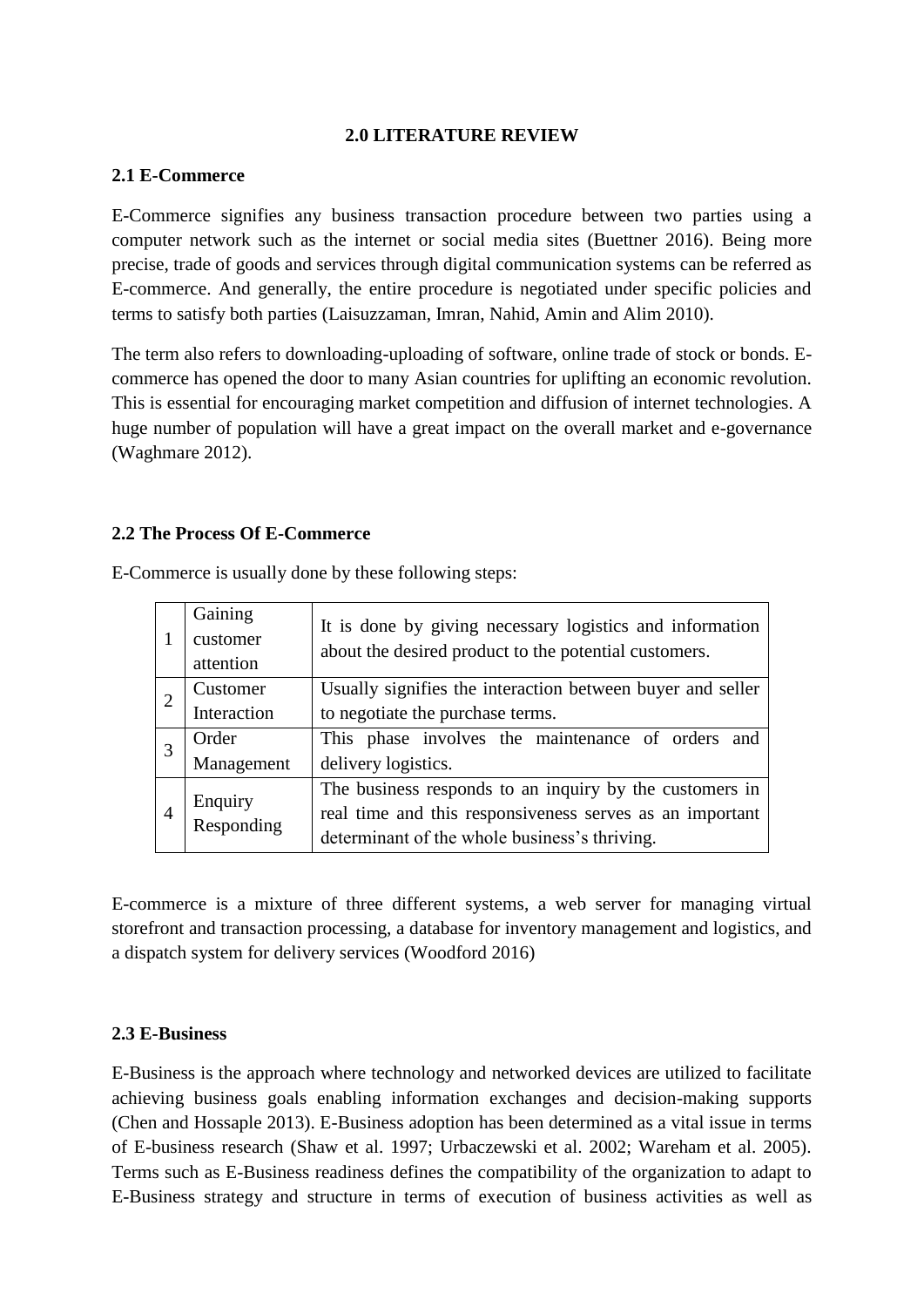decision making and necessarily the compatibility of the firm to extract profit from the newly implemented or adopted E-Business system. And it also implies the acceptance of the ebusiness system to its customer base and potential customers focusing on E-Business success (Molla & Licker 2001; DeLone & McLean 2004).

### **2.4 Consumer to Consumer E-Commerce**

Customer to customer e-commerce is an electronic commercial market where a customer can trade the products which are often used or second handed to another customer. These transactions are helped by the third party in most of the cases (Dan 2014).

In another way we can say "This is a business model where two individuals or consumers transact or conduct business with each other directly".

Because of internet's development, the uses of the customer to customer e-commerce is increased nowadays and it is an easy medium too. Here a buyer has the opportunity to buy a product with proper judgment from different sellers. A person can be both buyer and seller in this business model. As different buyers bid for a product the seller has the choice to get the perfect buyer or to select who will pay the proper price. Overall it is one of the most useful media to trade. But it has some securities issues too. That is why the business developers are developing this model day by day (Dan 2014).

## **2.5 Business to Consumer E-Commerce**

"A business that sells online merchandise to individual consumers is categorized business to customer e-commerce." Business to customer e-commerce is an electronic commercial market where a businessman or a company can trade the products with the customers (Techopedia)

Basically, it is an electronic market where a company can sell their products directly to the customers. As the transaction is between the customer and the business or the company it is called the business to customer e-commerce. The Amazon, Alibaba is the best example of business to customer e-commerce business model. This model is also increasing the development of the internet. And it is more trustworthy as customers are buying products from a renowned company where a person has to buy products from a stranger in the customer to customer e-commerce business model.

"The context of B2C e-commerce, Web sites services can be classified into three phases of marketing: pre, online, and after sales" (Ahl et al, 2004)."The pre-sales phase includes a company's efforts to attract customers by advertising and introducing their products. In the second phase, purchase occurs that contains online order and payment. The after sales phase consist of customer service, delivery, and support that generate customer satisfaction by meeting their expectations" (Liu & Arnett 2000)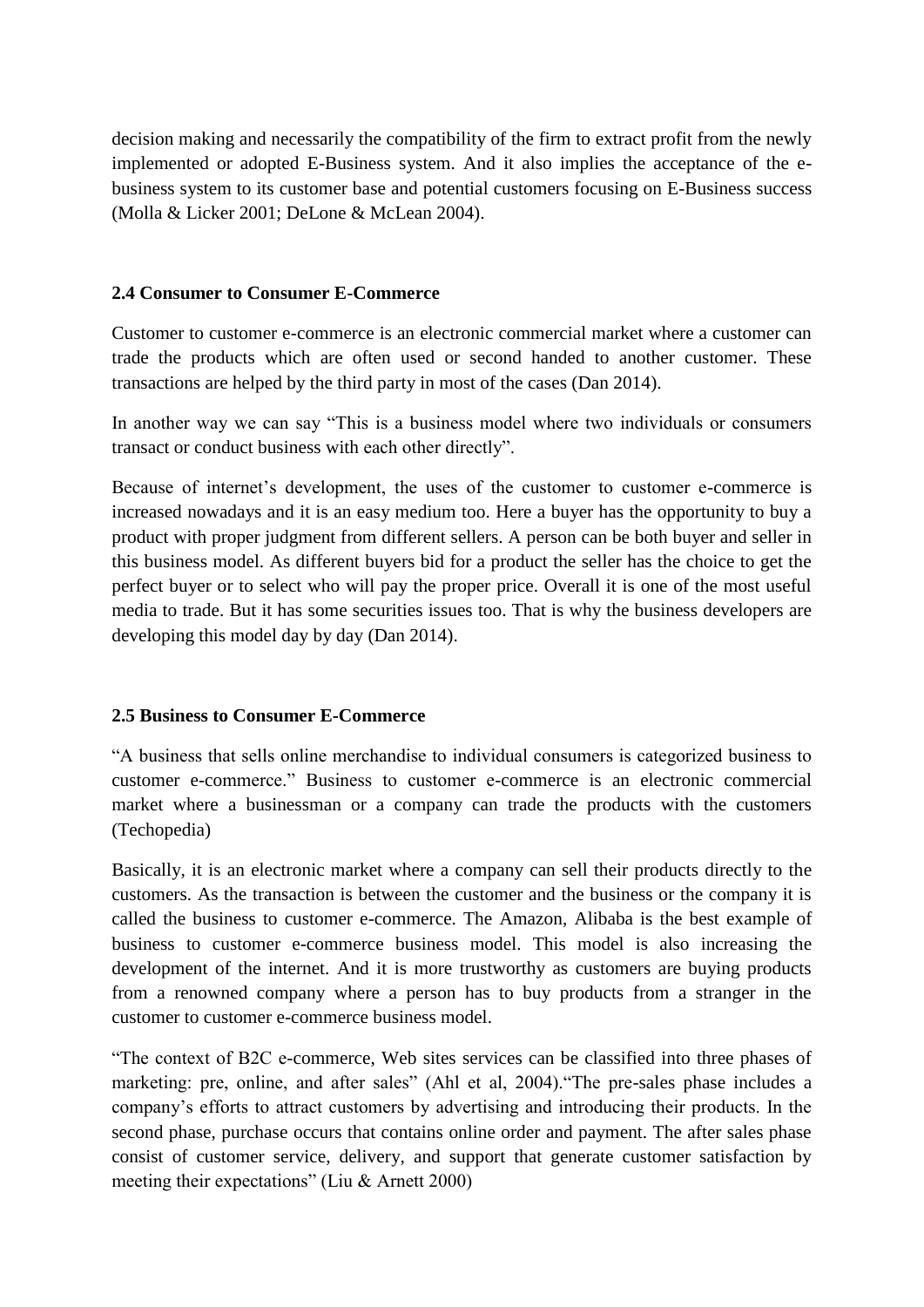### **2.6 Website Attributes**

The website can be defined as a group of interfaces so interconnected as to serve the purpose of usability, performance, and beauty to the users "to obtain their satisfaction in the competitive market of online and offline sales and information services".

Website attributes are the features that are designed to serve the visitors and these are an essential bundle of aspects of a website. "Technology-oriented attributes are the structural properties of a site such as a hyperlink multimedia modalities, whereas user-oriented attributes are the qualitative experiences of users in relation to the structural properties of a site, for example, navigability and demonstrability"

Tangibility, reliability, responsiveness, assurance, and empathy are the five dimensions of service quality. (Parasurama, Zeithaml and Berry 1985, 1991; Pit, Watson and Kavan 1995). The judgment of service quality came from comparisons between what customers feel a service provider should offer and the actual service performance of the company (Zeithaml, Parasuraman and Malhotra 2000). This view was reinforced by Zeithaml et al. (2000); Parasuraman, Berry, and Zeithaml (1985) in their service quality study in different industries as a function of expectations-perception gap.

### **3.0 OBJECTIVE**

## **3.1 Key Objective**

To find the factors determining customer gaining and retention for the E-commerce SME's

## **3.2 Specific Objective**

- To find consumer and business perception on e-commerce
- To determine the gaps between business compatibility and customer demands
- To propose specific market penetration strategy to the existing E-commerce SME's.

## **4.0 METHODOLOGY**

#### **4.1 Theoretical Framework**

The proposed research is going to be undertaken to determine the crucial factors for attaining new consumer base as well as retaining them of electronic commerce sites by analyzing both consumer and business perception on the overall market. In the study, we will observe and analyze the market compatibility to meet the customer demands as well as the effect and role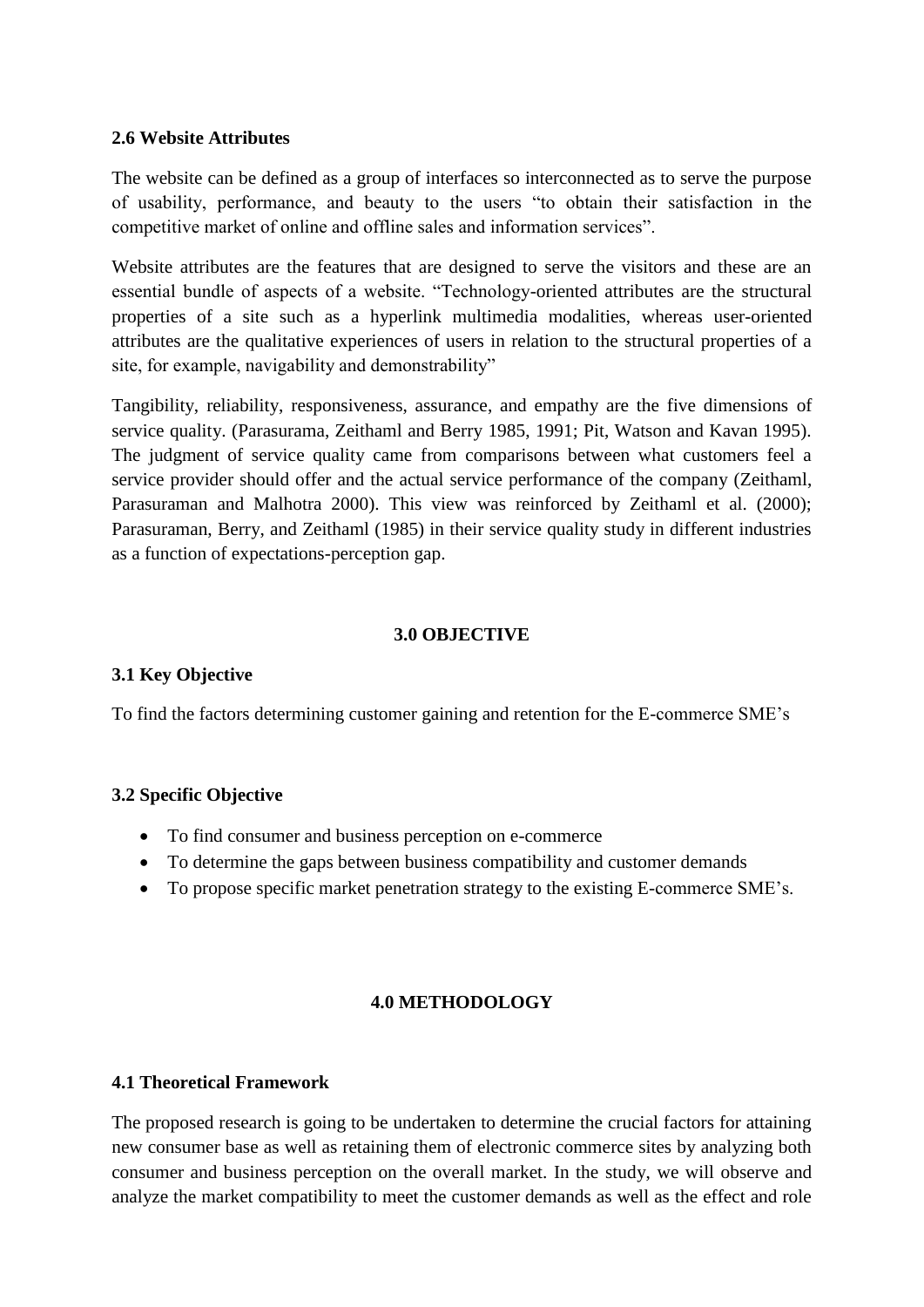of the government policies in determining the future of E-Commerce in Bangladesh. Customer perception of reliability, product quality, product information etc. and business perception on the potential market, consumer and customer base, government policies will be qualitatively and quantitatively scrutinized.

We will accumulate primary and secondary data to focus on the specific objectives of our research and to that regard, existing literature on the following subject matter has been already surveyed for document analysis. The subsequent findings from this analysis have also been recorded. Various journals, research papers by teachers and researchers, articles and websites have been observed carefully for this purpose.

### **4.2 Participants**

For conducting this study, we will select e-commerce website users via arandom selection process. On the other hand, owners and administrative officers of different e-commerce sites will also participate with us to allow us tofund our answers. Respondents will be selected randomly from those who will want to participate in this study.

### **4.3 Research Question and Data Collection**

We will develop two types of a questionnaire for the research purpose. The business owners and administrative officers will be asked open-ended questions by arranging an in-depth interview. The whole interview will be digitally recorded prior noticing the interviewee of so. This will be done to get a clear concept of their impression on the market and consumers.

The customers will be surveyed by developing a questionnaire based on Likert 5 item scale, where 1 = Strongly Agree and 5 = Strongly Disagree.

#### **4.4 Data Analysis**

We will do a descriptive analysis of the interview of the business persons. Statistical parameters like correlation will be used to measure the relation between findings and variables. No specific independent variables or dependent variables were set as we prefer to undertake the research solely basing on the perspective of both business parties. We are not going to prove any specific hypothesis rather we are willing to devote the research to find the business readiness to provide exactly what the customer wants and propose some market penetration strategy.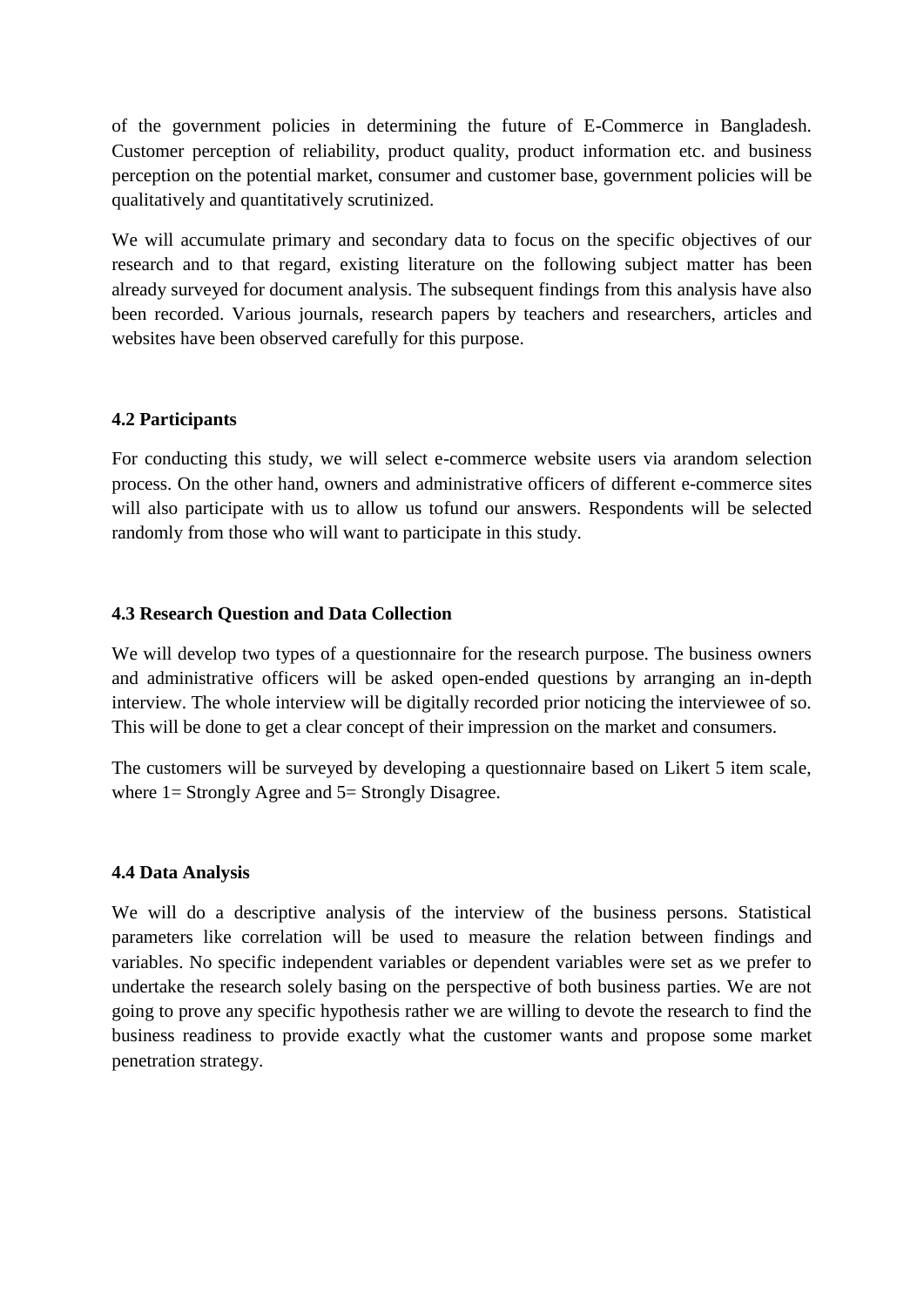| <b>Correlations</b>              |                   |                  |                          |  |  |  |
|----------------------------------|-------------------|------------------|--------------------------|--|--|--|
|                                  |                   | which<br>Through | is<br>E-commerce<br>more |  |  |  |
|                                  |                   | device do u use  | comfortable<br>than      |  |  |  |
|                                  |                   | internet         | regular shopping         |  |  |  |
|                                  | Pearson           | 1                | 0.111                    |  |  |  |
|                                  | Correlation       |                  |                          |  |  |  |
| which<br>Through                 |                   |                  |                          |  |  |  |
| device do<br>$\mathbf{u}$<br>use |                   |                  |                          |  |  |  |
| internet                         |                   |                  |                          |  |  |  |
|                                  | Sig. (2-tailed)   |                  | 0.36                     |  |  |  |
|                                  | N                 | 70               | 70                       |  |  |  |
|                                  | Pearson           | 0.111            | 1                        |  |  |  |
| E-commerce is more               | Correlation       |                  |                          |  |  |  |
| comfortable<br>than              | $Sig. (2-tailed)$ | 0.36             |                          |  |  |  |
| regular shopping                 | N                 | 70               | 70                       |  |  |  |

### **5.0 ANALYSIS AND INTERPRETATION**

Here, the Pearson Correlation of both variable is .111. So both of the variables are slightly correlated. The result indicates that there is significant relationship between the devices through which consumer's purchase or surf e-commerce sites with the overall comfortability of e-commerce

| <b>Descriptive Statistics</b>                                |        |                       |  |  |  |
|--------------------------------------------------------------|--------|-----------------------|--|--|--|
|                                                              | Mean   | <b>Std. Deviation</b> |  |  |  |
| Product Description on website matches<br>the actual product | 3.0714 | 0.96791               |  |  |  |
| Organization involved in E-commerce are<br>reliable          | 2.4429 | 0.84503               |  |  |  |

Here, the mean of the first variable is 3.0714 which means its position is Neutral and this variable's Standard Deviation is 0.96791. The mean of the second variable is 2.4429 which means its position is also in between Agree and Neutral but closely to Neural and this variable's Standard Deviation is 0.84503.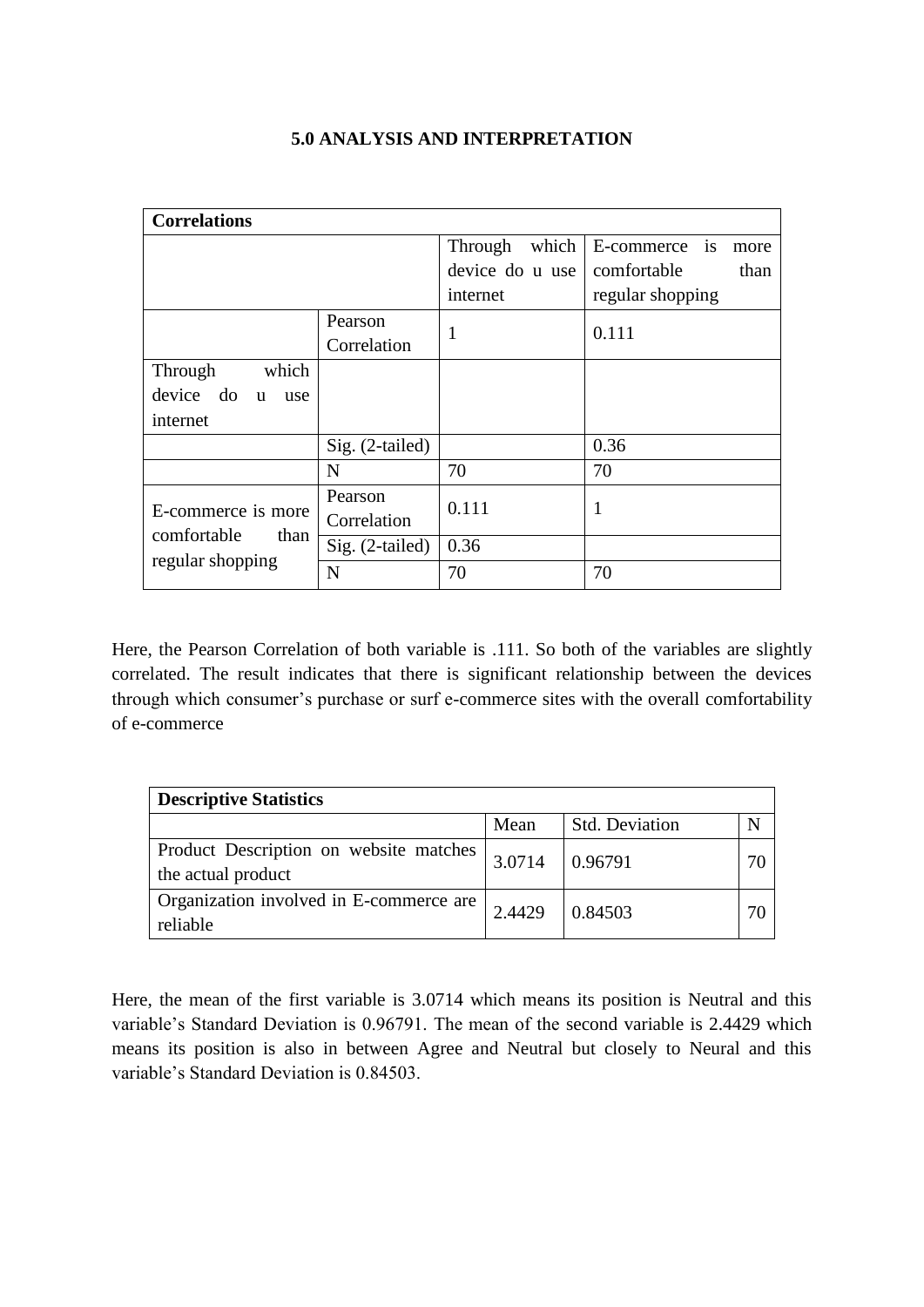| <b>Correlations</b>                     |                        |                                                                 |                                                                    |  |  |
|-----------------------------------------|------------------------|-----------------------------------------------------------------|--------------------------------------------------------------------|--|--|
|                                         |                        | Product Description<br>on website matches<br>the actual product | Organization<br>involved in<br>- E-<br>commerce<br>are<br>reliable |  |  |
| Product<br>Description<br><sub>on</sub> | Pearson<br>Correlation |                                                                 | 0.156                                                              |  |  |
| website matches                         | Sig. (2-tailed)        |                                                                 | 0.198                                                              |  |  |
| the actual product                      | N                      | 70                                                              | 70                                                                 |  |  |
| Organization<br>involved in<br>E-       | Pearson<br>Correlation | 0.156                                                           | 1                                                                  |  |  |
| are<br>commerce                         | $Sig. (2-tailed)$      | 0.198                                                           |                                                                    |  |  |
| reliable                                | N                      | 70                                                              | 70                                                                 |  |  |

Here, the Pearson Correlation of both variable is 0.156. So both of the variables are slightly correlated. Product Description provided on the websites are closely associated with the consumer's ability to rely on the e-commerce firms.

| <b>Descriptive Statistics</b>                                                               |        |                   |    |  |  |
|---------------------------------------------------------------------------------------------|--------|-------------------|----|--|--|
|                                                                                             | Mean   | Std.<br>Deviation | N  |  |  |
| Organization involved in E-commerce are reliable                                            | 2.4429 | 0.84503           | 70 |  |  |
| The e-commerce sites are likely to change or<br>refund in case of any defect in the product | 2.8714 | 1.06215           | 70 |  |  |

Here, the mean of the first variable is 2.4429 which means its position is in between Agree and Neutral but closely to Agree and this variable's Standard Deviation is 0.84503. The mean of the second variable is 2.8714 which means its position is also in between Agree and Neutral but closely to Neural and this variable's Standard Deviation is 1.06215.

| <b>Correlations</b>                                     |                        |                                                               |                                                                                                         |  |
|---------------------------------------------------------|------------------------|---------------------------------------------------------------|---------------------------------------------------------------------------------------------------------|--|
|                                                         |                        | Organization<br>involved in E-<br>commerce<br>are<br>reliable | The<br>e-commerce<br>sites are likely to<br>change or refund in<br>case of any defect<br>in the product |  |
| Organization involved in                                | Pearson<br>Correlation |                                                               | 0.113                                                                                                   |  |
| E-commerce are reliable                                 | Sig. (2-tailed)        |                                                               | 0.353                                                                                                   |  |
|                                                         | $\mathbf N$            | 70                                                            | 70                                                                                                      |  |
| The e-commerce sites are.<br>likely to change or refund | Pearson<br>Correlation | 0.113                                                         | 1                                                                                                       |  |
| in case of any defect in the                            | Sig. (2-tailed)        | 0.353                                                         |                                                                                                         |  |
| product                                                 | N                      | 70                                                            | 70                                                                                                      |  |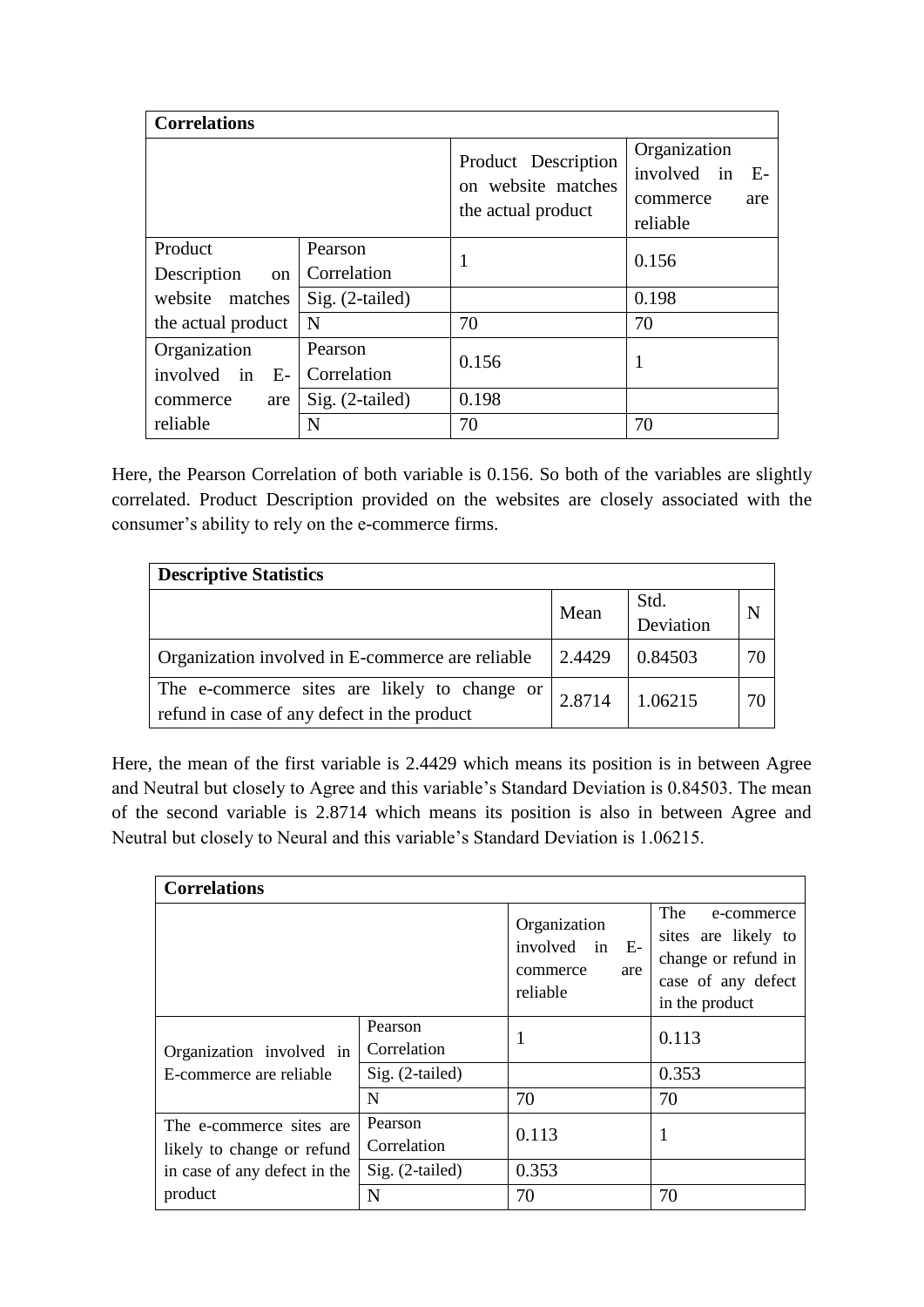Here, the Pearson Correlation of both variable is 0.113. So both of the variables are slightly correlated. Refunding or changing the product in case of any defect or inconvenience will prompt the consumer to rely more on e-commerce organizations.

| <b>Descriptive Statistics</b>                       |        |                       |    |  |  |
|-----------------------------------------------------|--------|-----------------------|----|--|--|
|                                                     | Mean   | <b>Std. Deviation</b> |    |  |  |
| The online transaction system is safe and<br>secure | 2.6571 | 0.97632               | 70 |  |  |
| Organization involved in E-commerce are<br>reliable | 2.4429 | 0.84503               | 70 |  |  |

Here, the mean of the first variable 2.6571 which means its position is in between Agree and Neutral but closely to Neutral and this variable's Standard Deviation is 0.97632. The mean of the second variable is 2.4429 which means its position is also in between Agree and Neutral but closely to Agree and this variable's Standard Deviation is 0.84503.

| <b>Correlations</b> |                            |                |                 |  |
|---------------------|----------------------------|----------------|-----------------|--|
|                     |                            | The<br>online  | Organization    |  |
|                     |                            | transaction    | involved in E-  |  |
|                     |                            | system is safe | commerce<br>are |  |
|                     |                            | and secure     | reliable        |  |
| The<br>online       | <b>Pearson Correlation</b> | 1              | $-0.024$        |  |
| transaction system  | $Sig. (2-tailed)$          |                | 0.843           |  |
| is safe and secure  | N                          | 70             | 70              |  |
|                     | <b>Pearson Correlation</b> | $-0.024$       | 1               |  |
| Organization        | Sig. (2-tailed)            | 0.843          |                 |  |
| involved in<br>$E-$ | Sum of Squares and         | $-1.371$       | 49.271          |  |
| commerce<br>are     | Cross-products             |                |                 |  |
| reliable            | Covariance                 | $-0.02$        | 0.714           |  |
|                     | N                          | 70             | 70              |  |

Here, the Pearson Correlation of both variable is -0.024. So both of the variables are negatively correlated. The online transaction system is a major obstacle in the e-commerce industry. There are no standardized methods to pay online and this is creating a negative impact on the overall industry.

| <b>Descriptive Statistics</b>                                              |       |                       |    |  |  |
|----------------------------------------------------------------------------|-------|-----------------------|----|--|--|
|                                                                            |       | Mean   Std. Deviation | N  |  |  |
| The online transaction system is easy                                      | 2.229 | 0.88746               | 70 |  |  |
| The E-commerce organizations are<br>capable to deliver the product on time | 2.4   | 0.80578               | 70 |  |  |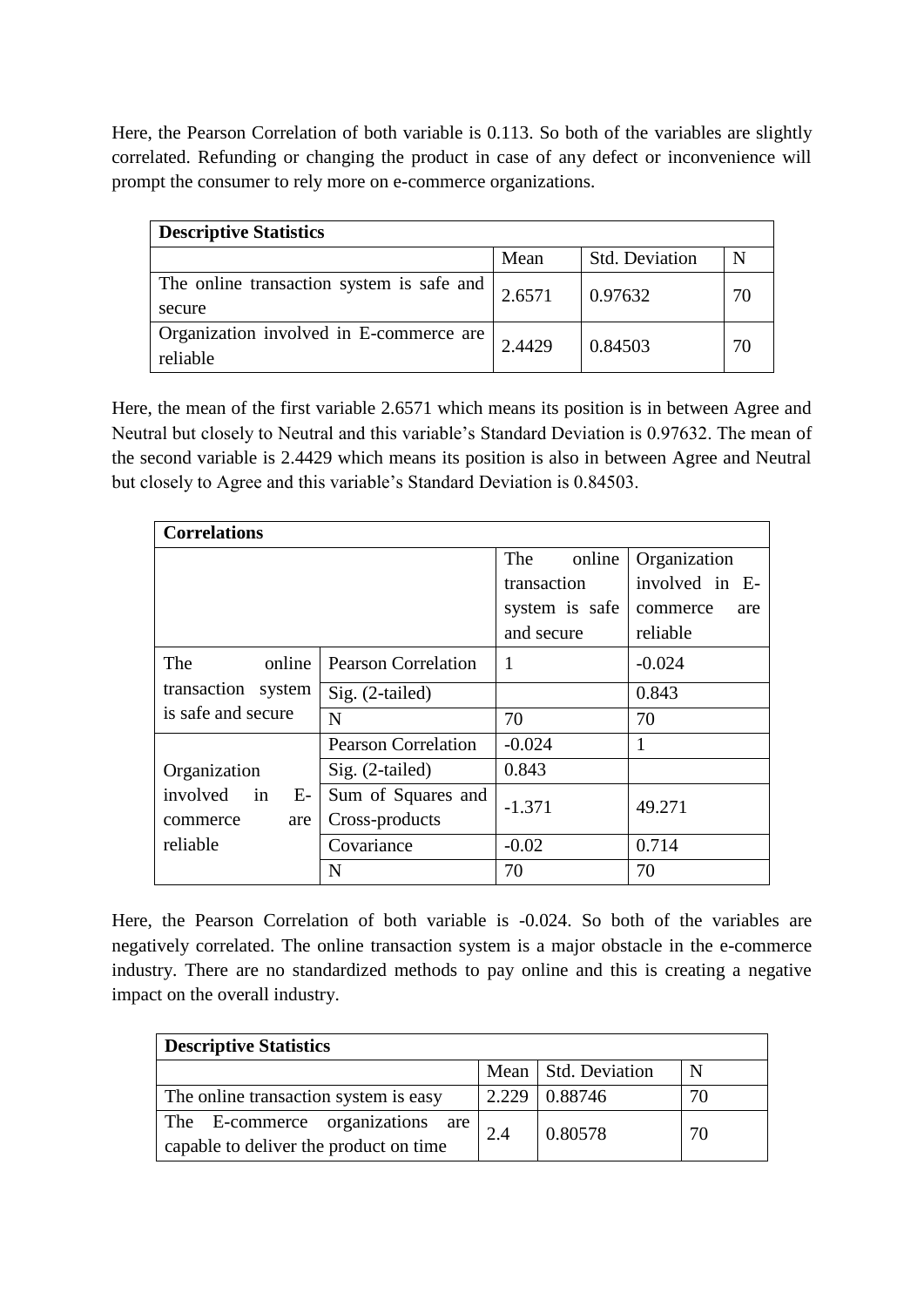Here, the mean of the first variable is 2.2288 which means its position is in between Agree and Neutral but closely to Agree and this variable's Standard Deviation is 0.88746. The mean of the second variable is 2.4000 which means its position is also in between Agree and Neutral but closely to Neural and this variable's Standard Deviation is 0.80578.

| <b>Correlations</b>                       |                        |                                                       |                                                                                        |  |
|-------------------------------------------|------------------------|-------------------------------------------------------|----------------------------------------------------------------------------------------|--|
|                                           |                        | <b>The</b><br>online<br>transaction<br>system is easy | The<br>E-commerce<br>organizations<br>are<br>capable to deliver the<br>product on time |  |
| online<br>The<br>transaction system is    | Pearson<br>Correlation | 1                                                     | 0.073                                                                                  |  |
|                                           | $Sig. (2-tailed)$      |                                                       | 0.548                                                                                  |  |
| easy                                      | N                      | 70                                                    | 70                                                                                     |  |
| The<br>E-commerce<br>organizations<br>are | Pearson<br>Correlation | 0.073                                                 | 1                                                                                      |  |
| capable to deliver the                    | $Sig. (2-tailed)$      | 0.548                                                 |                                                                                        |  |
| product on time                           | N                      | 70                                                    | 70                                                                                     |  |

Here, the Pearson Correlation of both variable is 0.073. So both of the variables are slightly correlated. Transaction system provides a better option for the organizations to deliver the products on time. A viable online transaction system would have helped the firms to deliver products on time without the hassle of payment.

| <b>Descriptive Statistics</b>                  |       |                       |    |  |  |
|------------------------------------------------|-------|-----------------------|----|--|--|
|                                                | Mean  | <b>Std. Deviation</b> | N  |  |  |
| Websites need to be upgraded to attract more   | 1.886 | 0.9409                | 70 |  |  |
| consumers                                      |       |                       |    |  |  |
| Web attributes (Web design, color etc.) drives | 2.514 | 0.94398               | 70 |  |  |
| us more towards online shopping                |       |                       |    |  |  |

Here, the mean of the first variable is 1.8857 which means its position is in between Strongly Agree and Agree but closely to Agree and this variable's Standard Deviation is 0.94090. The mean of thesecond variable is 2.5143 which means its position is also in between Agree and Neutral but closely to Neural and this variable's Standard Deviation is 0.94398.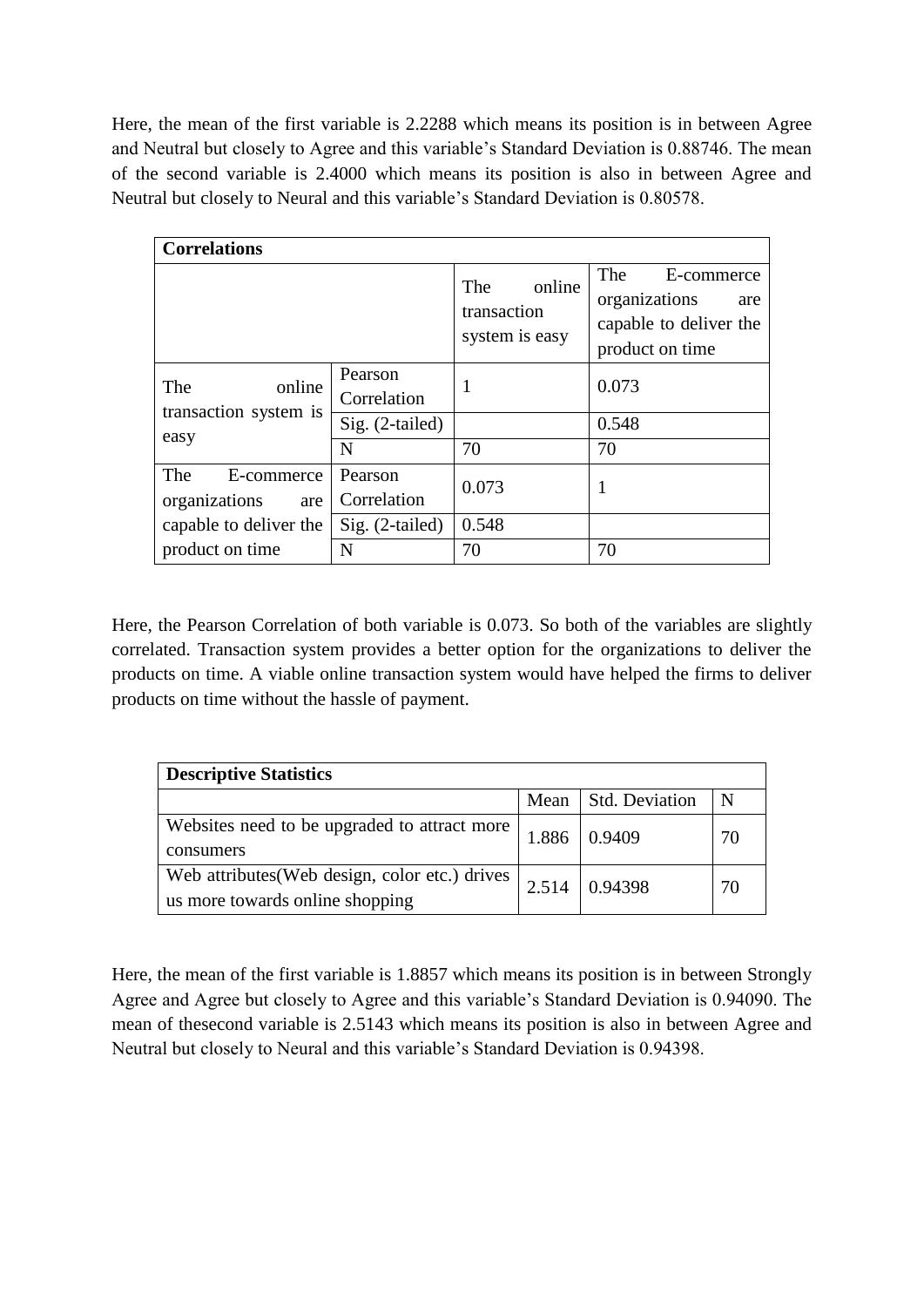| <b>Correlations</b>                                   |                        |                                                                    |                                                                                                     |  |
|-------------------------------------------------------|------------------------|--------------------------------------------------------------------|-----------------------------------------------------------------------------------------------------|--|
|                                                       |                        | Websites need to be<br>upgraded<br>to<br>attract<br>more consumers | Web<br>attributes (Web<br>design,<br>color<br>$etc.$ )<br>drives us more towards<br>online shopping |  |
| Websites need to be                                   | Pearson<br>Correlation | 1                                                                  | 0.1                                                                                                 |  |
| upgraded to attract<br>more consumers                 | Sig. (2-tailed)        |                                                                    | 0.411                                                                                               |  |
|                                                       | N                      | 70                                                                 | 70                                                                                                  |  |
| Web<br>attributes(Web<br>design,<br>color<br>$etc.$ ) | Pearson<br>Correlation | 0.1                                                                | 1                                                                                                   |  |
| drives<br><b>us</b><br>more                           | Sig. (2-tailed)        | 0.411                                                              |                                                                                                     |  |
| towards<br>online<br>shopping                         | N                      | 70                                                                 | 70                                                                                                  |  |

Here, the Pearson Correlation of both variable is 0.100. So both of the variables are slightly correlated. This relationship establishes a common fact that websites of our local e-commerce sites need to be upgraded to more and more customers.

## **6.0 FINDINGS**

Most of the respondents were mobile internet users. This indicates the e-commerce sites need to concentrate more towards developing mobile sites and apps to increase the overall accessibility of the e-commerce sector. In this aspect website attributes is also a major aspect of determining how much or how will the consumers be driven more towards the sector through elegant visualization of the sites.

Products are available online but not many of them. There need to be inventories of almost every category of a single product line. The transaction system is also perceived average and not secured by the consumers which prompt consumers and sellers to adjust in cash on adelivery system that delays the overall delivery system and raises legal issues as therisk of fraud or other dangers.

Though most of the respondents agreed that e-commerce is more comfortable than traditional shopping but these following impediments are affecting the overall sector performance of the 3-commerce industry of Bangladesh.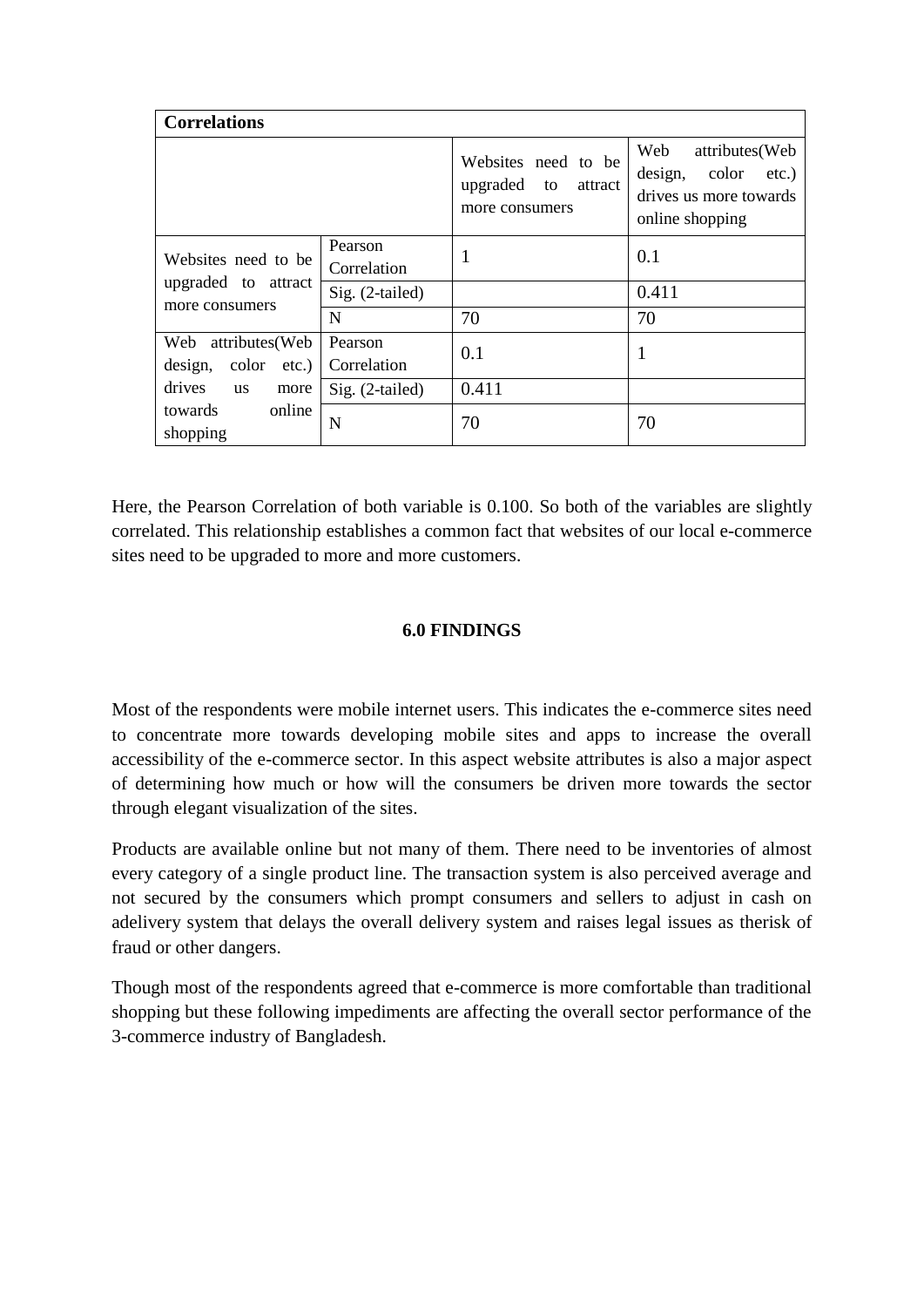#### **7.0 CONCLUSION**

E-commerce is a booming industry in Bangladesh. Though consumers are highly interested to digitalize their traditional way of purchasing goods various obstacle are hindering them to engage actively in that sector.

The marketers need to understand more carefully what the consumer's want and analyzing empirical data for understanding customer needs can aid to this problem. There needs to be a viable online transaction system for safe and secure exchange online.The websites need to be developed and the customers need to theassurance of refunding or changing the product needs to be paid more attention. E-commerce firms should provide each and every facility what their consumer want. They should make their websites more accessible. They have to sell productat a reasonable price so that everyone can buy it. Other developments also needed forimprove. Finding part will help to know what should actually do for consumers.

E-commerce sites of Bangladesh have a great future but if and only if we together can provide the industry the favorite tools for meeting the consumer demands given the government develops business-friendly rules for the e-commerce sites.

#### **REFERENCES**

Ahn, T., Ryu, S., Han, I., (2004). "The Impact Of The Online And Offline Features On The User Acceptance Of Internet Shopping Malls", Electronic Commerce Research and Applications 3, pp. 405–420

Chen, L., Holsapple,C. W., (2013). "Journal of Electronic Commerce Research", Volume 14, No 3.

Crego, E. T., Jr., and Schiffrin, P. D., (1995), "Customer-Centered Reengineering: Remapping for Total Customer Value", Irwin, Burr Ridge, IL.

Dan, C., (2014), "Consumer-To-Consumer (C2C) Electronic Commerce: The Recent Picture", (http://article.sapub.org/10.5923.j.ijnc.20140402.01.html)

Delone, W. H. and Mclean E. R., (2004), "Measuring e-commerce success: Applying the DeLone & McLean information systems success model," International Journal of Electronic Commerce, Vol. 9, No. 1:31-47.

"E-Commerce Security", www.upu.int/security/en/ecommerce\_security\_en.pdf. Retrieved on 17. 8. 2016

Haque, M.E.,(2014). "Online Shopping usability and customer expectation- A study on online shopping service in Bangladesh",

Huang M.H., July 2003, "Designing Website Attributes to Induce ExperientialEncounters", Computers in Human Behavior, vol. 19, pp.425-442, doi: 10.1016/S0747-5632(02)00080-8.